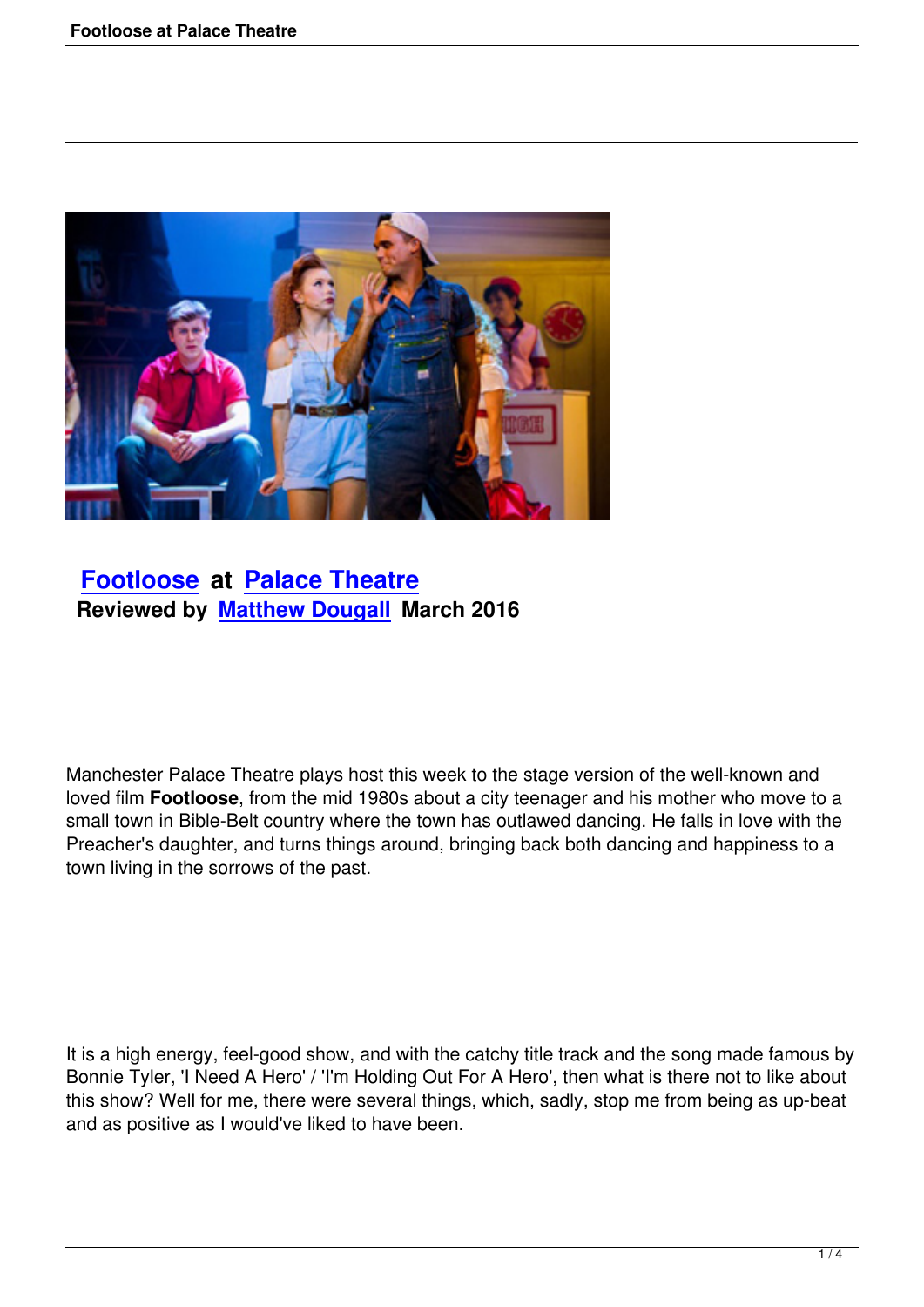Last night was the first night and Press Night, and the understudy for the principal role of Ren took the lead. This I am sure would only happen under exceptional circumstances, and of course, shouldn't be a problem from the audience's perspective - unless of course the understudy isn't actually up to speed. I am sure that **Thomas Cotran**, the young actor who stepped up to the line and performed

## *Ren McCormick*

last night was indeed a very talented young man. What he lacked I feel was practice in some of the songs and dances he was required to do. They came across as a good effort but often not really hitting the mark. This was nowhere more apparent than in the gym scene, where he has a solo dance in the Musical Break which requires him to do various flashy dance stunts, and doesn't pull any one of them off. That was such a pity, because I really enjoyed his acting, and the scene he has with Ariel, the second time they visit the railroad and the moment they discover that they truly love each other was both tender and real.

The second thing to irritate me was the music. Rather than having a dedicated band, the cast doubled as the band, and when not actually acting played either a piano on one side of the stage, a keyboard and strings on the opposite side, and carried around with them various other brass and woodwind instruments slung around their necks and played even during the choreography and chorus singing. All of this looked distinctly odd and distracting. It also detracted from the false reality which is difficult enough to create without adding further to it by having principals walk around with a trumpet in their hands!

To compound this, a large and conspicuous cage construction had been built into the set which housed the drum kit, and the drummer, **David Keech**, who was also the Musical Director. This cage affair took up too much room and had too much prominence in what was already a very minimalistic and barely functional set. The top of the cage had metal plates which, during certain lighting plots, gave the whole reflection of the lamp's beam and thus created an extra and unwanted light.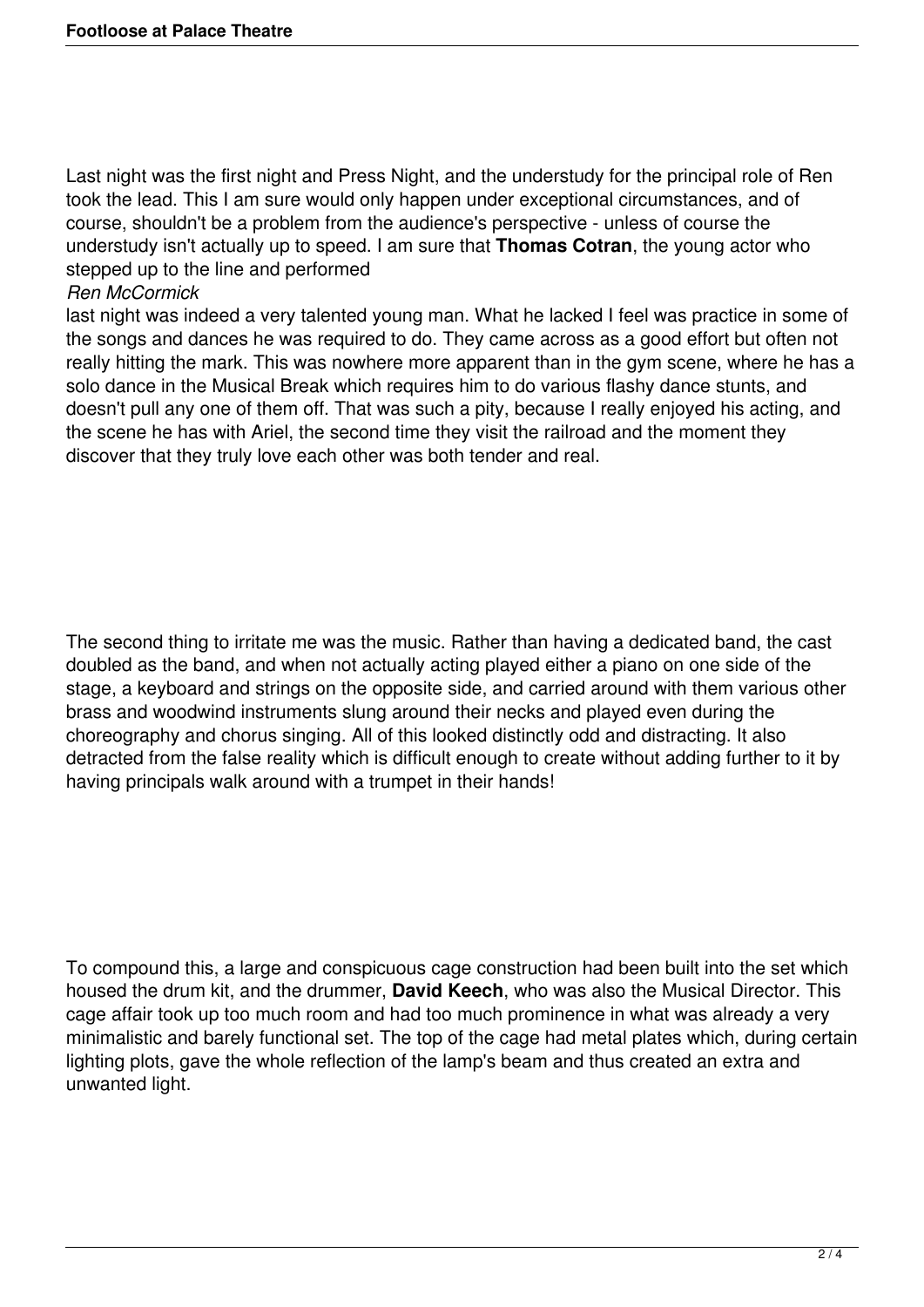And, whilst I am writing about the lighting then this was my third concern. When the lighting was good, it worked wonderfully; however, when the lighting was bad - which was often - it was awful. The design, by **Humphrey McDermott**, simply failed on several occasions to light the principals. Several instances over several songs where more than one singer was involved saw the principal singer fully lit whilst those who also needed to be lit were singing and / or dancing in either semi or total darkness. The body-level lamps attached to the edge of the prosc arch didn't completely light the desired area either, and the follow spot for one solo was so jerky I started watching the light beam and not the performer.

If you add to all of this, that the set was very poorly designed - using school PE benches for a church pews, and being able to see the cast climbing the set at the other side of the revolve whilst action took place on the audience-facing side, and other such things. If you add to this the fact that the gauze curtain used in the opening sequence and a couple of other scenes was beyond amateurish; a child's drawing of a city skyline in brown and an out-of-focus projection of the word 'Footloose'. If you also add to this that the Rev. Moore, played by **Nigel Lister**, really didn't have the singing voice to cope with this show's demands. And if you add to this the fact that during some of the sections of dialogue, two of the girls spoke so quickly without enunciating properly, it became impossible to understand them; and you can easily see why I am unable to come away from this production full of praise.

What I can praise though is the acting / singing / dancing / musicianship of the cast. It is not an easy thing and really something of a casting nightmare to try and find such a multi-talented ensemble. In particular I really liked among the second principals both **Scott Haining** as Bickle and **Natas**

## **ha Brown**

as Wendy-Jo. The preacher's wife was played with unerring realism by **Maureen Nolan**

## , and was actually the only cast member not to pick up an instrument.